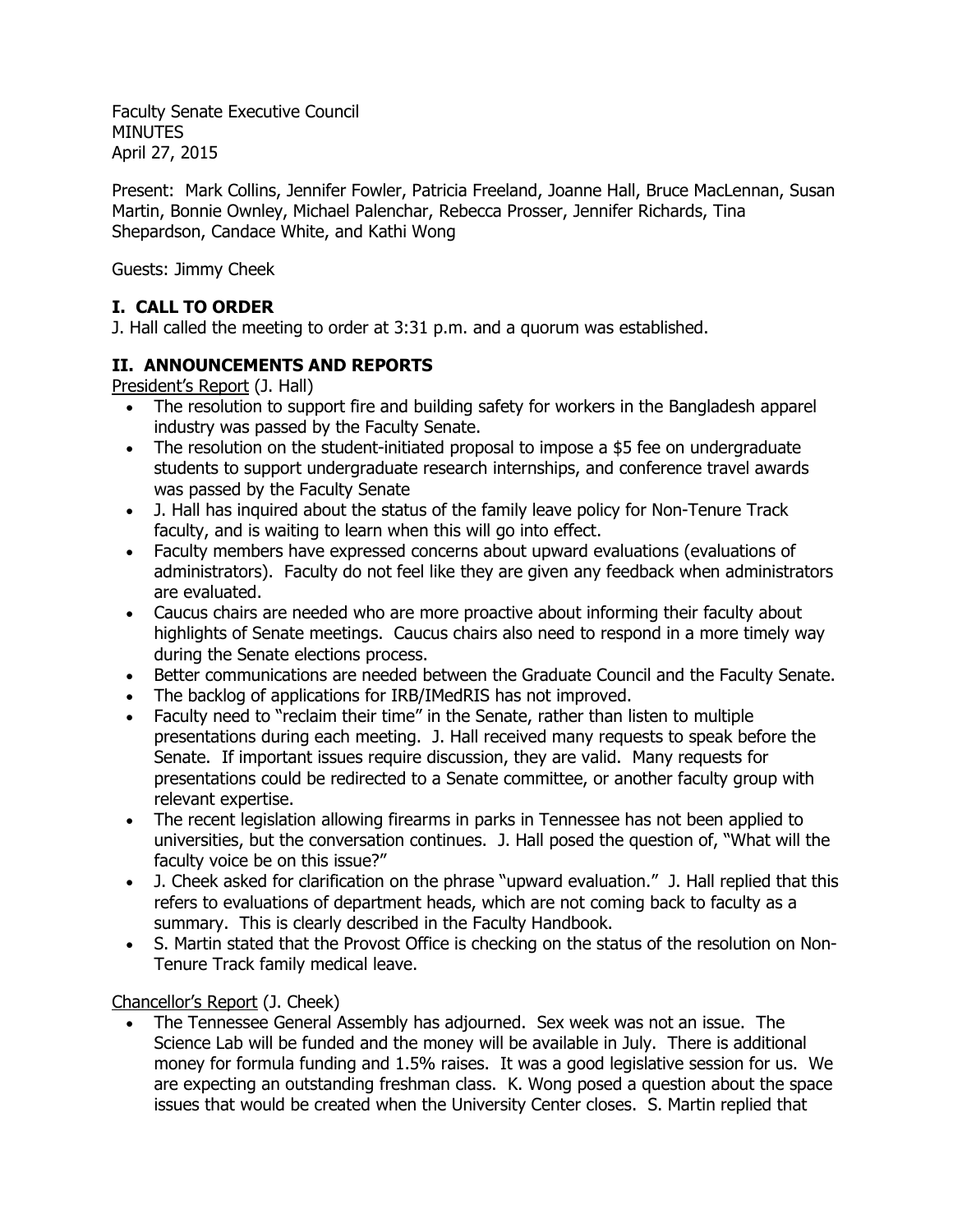there are three task forces working on this issue. They are trying to develop an effective classroom resource tool, and she expects greater nationalization of space on campus. She also stated that when classes are nationalized, resources have to be available to maintain the space.

### Provost Report (S. Martin)

- Admissions for fall 2015 look great. Students should confirm enrollment by May 1. Our student quality is high with an average 3.8 GPA and 27 ACT. Better students have more flexibility, so recruiting continues at orientation. Last Saturday an event for students who had confirmed or were about to confirm their intent to attend UT was held. S. Martin is not predicting a specific number of students, but expects that number to be robust.
- Implementation of the Quality Enhancement Plan (QEP) will be starting soon. The QEP team met last week to debrief and discuss the positive feedback from the Southern Association of Colleges and Schools Commission on Colleges (SACS) Review team.
- The Student Assessment of Instruction (SAIS) Task Force is moving forward with the validation phase. This will be discussed later in the meeting.

### **III. APPROVAL OF MINUTES**

C. White moved to approve the Executive Council meeting minutes of March 30, 2015 [\(http://cdn-senate.utk.edu/files/2014/08/Exec.-Minutes-March-2015.pdf\)](http://cdn-senate.utk.edu/files/2014/08/Exec.-Minutes-March-2015.pdf). J. Fowler seconded the motion, and the minutes were approved.

# **IV. UNFINISHED BUSINESS**

#### IRB Concerns (T. Shepardson)

The IRB workshop was held today by PRIMR. Council members attended and stated that attendance overall was low. It was reported that when asked specific questions about applications and exemptions, PRIMR staff indicated that decisions would be made by the local campus IRB. Council members complained that their studies were being delayed because they had been unable to obtain IRB approval (3+ months). When they inquired about the problem, they were told that applications by graduate students took priority. Members added that the backlog of applications had caused graduate students to change their plan of work, or delayed their graduation, which meant more tuition costs for self-funded students. Members expressed concern about the confusion over whether undergraduate students needed IRB approvals to participate in the EURēCA competition. As a result, there were fewer entries. Council members commended T. Richardson for continuing to seek resolution and keeping the issue on our agenda. J. Hall concluded that the backlog of applications is compromising faculty and student scholarship and increasing student time to graduation.

#### Elections Progress Report (B. MacLennan)

The second round of Senate elections was delayed to solicit more candidates, elections are closing tomorrow. Many were running unopposed and there are five empty seats in the College of Arts and Sciences. They have consolidated college elections and included Senate elections. Their process and timeline is different from those of the Faculty Senate, and this has caused problems. The question was raised as to whether we can have Senate elections consistent with our bylaws, within the College of Arts and Sciences framework? The problem highlights the need to have the Caucus chairs more engaged in the election process.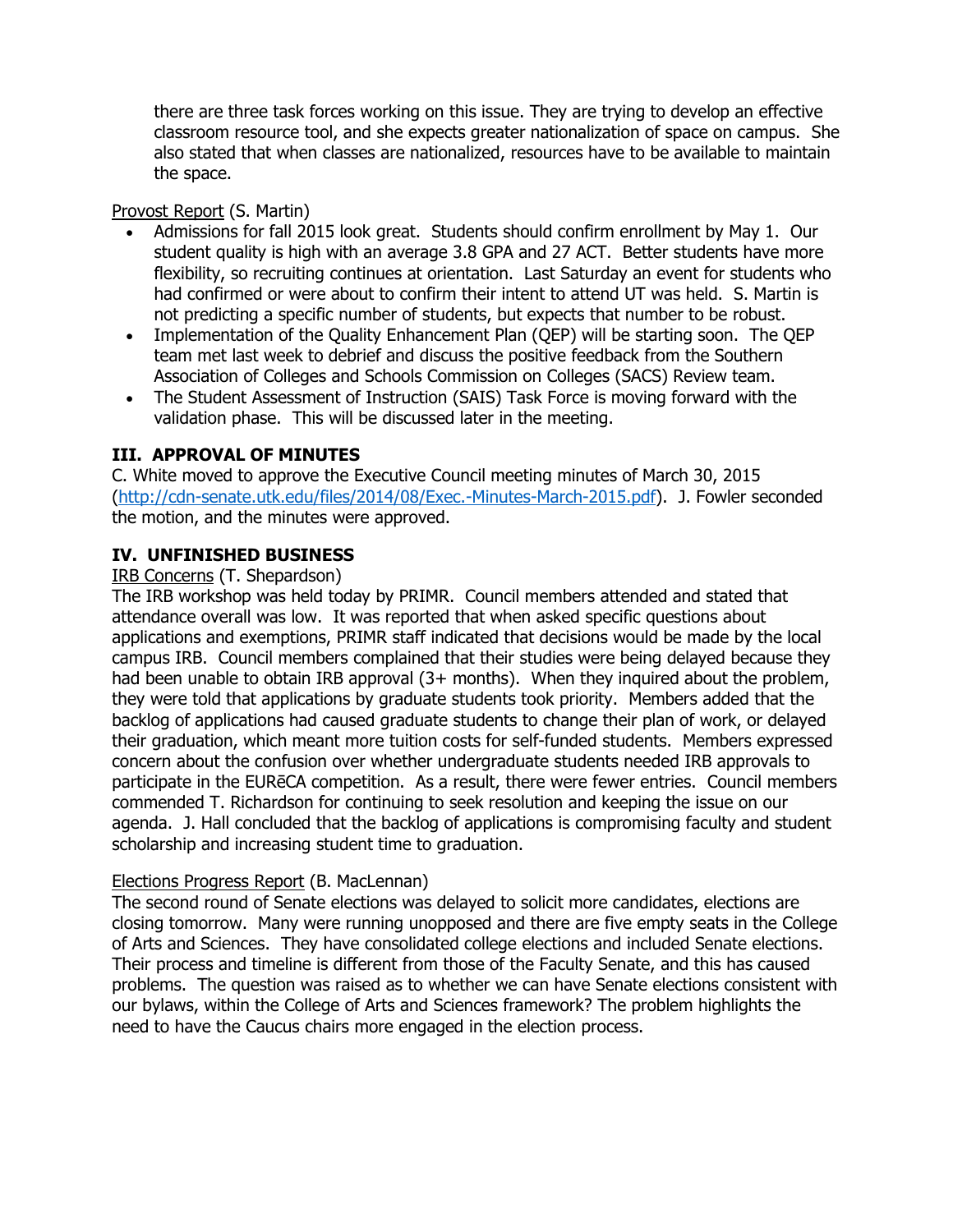## SAIS Task Force Update (J. Richards, M. Palenchar)

The Task Force will work on validating the SAIS questions that they have developed with focus groups. They will also address development of policies and recommendations on use of the SAIS instrument, and plan to work with the Faculty Affairs Committee on this. Software will be the third part of their focus. They will mock test the new instrument through classes, and look at the survey instrument in relation to tenure and promotion, and how teachers can use it to improve their classroom teaching. The fourth focus will be to provide training for faculty. Progress of the Task Force is given at [https://oira.utk.edu/sais/task-force.](https://oira.utk.edu/sais/task-force)

### Concerns Regarding Academic Freedom and Tenure (J. Hall)

As policies for promotion and tenure and post tenure review are examined, J. Hall cautioned that we should be mindful of unintended consequences.

# **V. REPORTS OF STANDING COMMITTEES**

a. Appeals Committee (R. Prosser)

The Committee met eight times, read and discussed appeals, and decided whether a review panel should be appointed for each. In summary, there was one appeal that remains open from the previous year, four new appeals, four appeals that were closed, and one active appeal. A year-end report has been posted.

- b. Athletics Committee (D. Kopsell) A year-end report has been posted.
- c. Faculty Affairs Committee (J. Fowler) The Committee met five times and worked on four topics: Relationships between Faculty

and Students, Non-tenure Track Faculty Extension Titles, Outreach and Engagement Resolution, and Faculty Annual Review Rubrics.

d. Graduate Council (P. Freeland) The Council is continuing to modify the leave policy for graduate students. There is also interest in adding 'minus' grades for graduate students; this item will go to committee and come back to Council for further consideration.

e. Library & Information Technology Committee (K. Wong)

The Committee worked on a resolution to encourage a minimal technology standard for classrooms, but they could not come to agreement. This issue was identified as important according to an OIT survey. University policies have recently changed so that more funds are available for classroom upgrades. The committee had problems achieving quorum, even though they regularly used Zoom to facilitate participation of members at a distance. The Committee had a larger number of members (16) than specified in the bylaws (10). K. Wong suggested that the duties of this committee be expanded. A year-end report has been posted.

- f. Nominations and Appointments Committee (B. MacLennan) B. MacLennan announced that B. Ownley was the new President-elect.
- g. Research Council (T. Shepardson) Council met eight times to hear presentations, change Council bylaws, discuss IRB issues, and develop the resolution on the undergraduate student research fee. Additional activities were completed by Council committees [\(http://web.utk.edu/~senate/rc/committees/\)](http://web.utk.edu/~senate/rc/committees/). R. Kalyanaraman will be new chair for 2015-2016. A year-end report has been posted.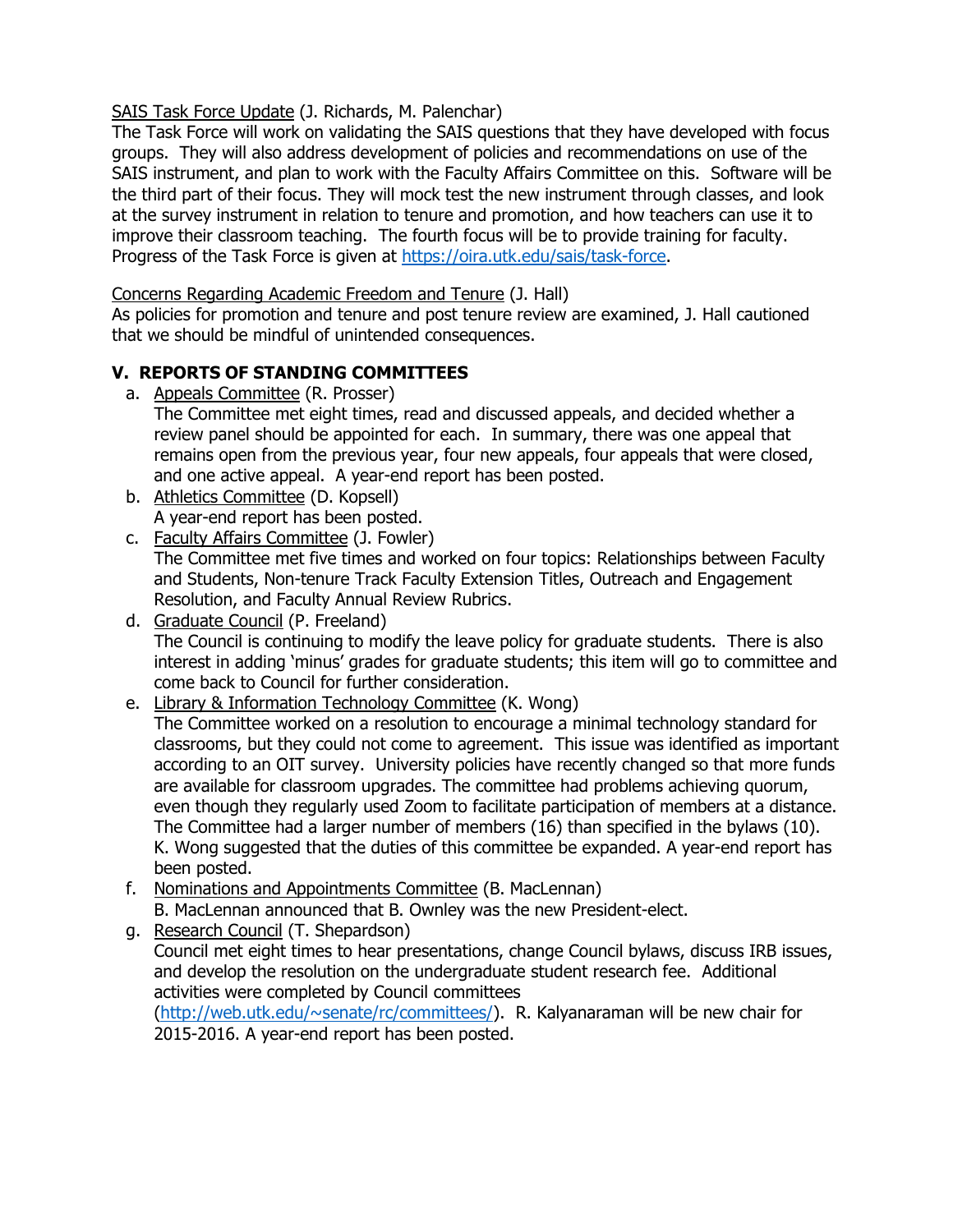h. Teaching and Learning Council (J. Richards)

The Council has expended most of their time on the Chancellor's Awards for teaching and advising. The nomination process is very time intensive. With the new emphasis on experiential learning, J. Richards suggested that faculty members outside of Council are needed to share responsibilities for selecting nominees for the Awards. A year-end report has been posted.

i. Undergraduate Council (M. Palenchar)

With the use of the 'consent agenda' during meetings, time has been freed for important discussion, rather than focus on micro-edits. Council is working on tweaking the format for curriculum development to make additional improvements. Regarding honors graduation, the requirement to earn 60 hours at UT Knoxville has been removed so that any student (including transfer students) who meets the university's residency requirements and all other degree requirements can qualify for honors. The minimum score for receiving AP exam course credit is being raised to 4 for AP Government and Politics to receive credit for POLS 101, and to 4 for AP Literature and Composition to receive course credit for ENGL 101 (students will no longer receive credit for ENGL 102 too). These decisions have traditionally been made at the department level, but Council has referred this to their committees to develop policy.

j. Non-Tenure Track (NTT) Faculty Committee (M. Collins) The Committee met seven times, and used Zoom for meetings. They worked on collecting data and presenting information on the percentage of NTT faculty at the university and on Faculty Senate. They will be working on gathering information on maximum and minimum salaries for NTT faculty, which is a difficult task due to the wide range of titles and responsibilities. They are working on a proposal for equivalency structure of NTT titles with Tenure-track faculty.

### **VI. NEW BUSINESS**

University Faculty Council (UFC) Joint Resolution on Shared Governance and Faculty Handbooks (C. White)

Several policies have developed that are outside of existing faculty governance policies. Examples include sanctions without termination, and the 'Code of Conduct' policy, which was developed outside of the Faculty Handbook. This policy, which calls for faculty to adhere to the standards of the community, may have unintended consequences, i.e. if you are gay you may not be adhering to standards of the community. The same applies to teaching the concept of evolution. We need to ensure that when such policies are developed, faculty governance is part of the process. There are likely more problems at other campuses than at UT Knoxville, but the other campuses look to UTK for leadership. A motion was made and seconded to approve the resolution, the motion passed.

#### Suggestions for Retreat and Senate Orientation (B. MacLennan)

B. MacLennan stated that it was important that senators be strongly encouraged to attend senate meetings or assign alternates to attend. Caucus chairs need to know that an email list of faculty is maintained in the dean's office for each caucus, and should be used to inform caucus faculty of senate activities. B. Ownley suggested that a 'best practices' document could be useful for orientation of new senators. M. Palenchar suggested that senate retreat information be released prior to the retreat so that senators would have an opportunity to review materials and prepare for the retreat. B. Ownley mentioned that STRIDE would like to hold a workshop for senators. B. MacLennan requested that suggestions for the retreat be sent to him. C. White suggested that the Past-President's group be involved with supplying ideas for the retreat.